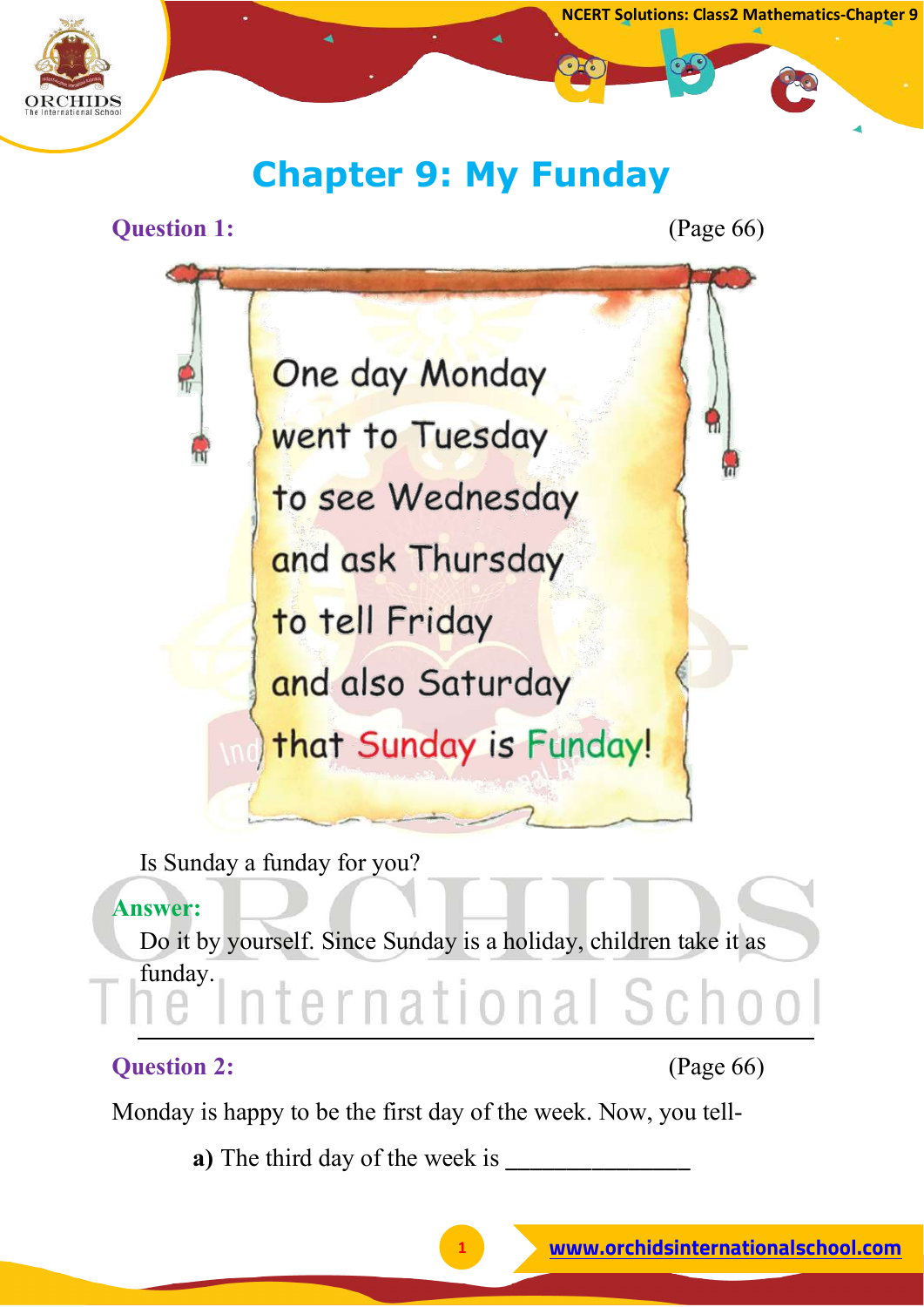

- **NCERT Solutions: Class2 Mathematics-Chapter 9**
- **b)** The fifth day of the week is \_\_\_\_\_\_\_\_\_\_\_\_\_\_\_
- **c)** The second day of the week is \_\_\_\_\_\_\_\_\_\_\_\_\_\_\_
- **d**) The last day of the week is

Observe the given calendar.

First day - Monday Second day -Tuesday Third day - Wednesday Fourth day - Thursday Fifth day - Friday Sixth day ! Saturday Last day - Sunday

- **a)** Wednesday is the third day of the week.
- **b)** Friday is the fifth day of the week.
- **c)** Tuesday is the second day of the week.
- **d)** Sunday is the last day of the week.

**Question 3: A Let Hat ional S (Page 66)** 

Which day will come

- **a)** After Sunday? \_\_\_\_\_\_\_\_\_\_\_\_\_\_\_
- **b)** Before Sunday? \_\_\_\_\_\_\_\_\_\_\_\_\_\_\_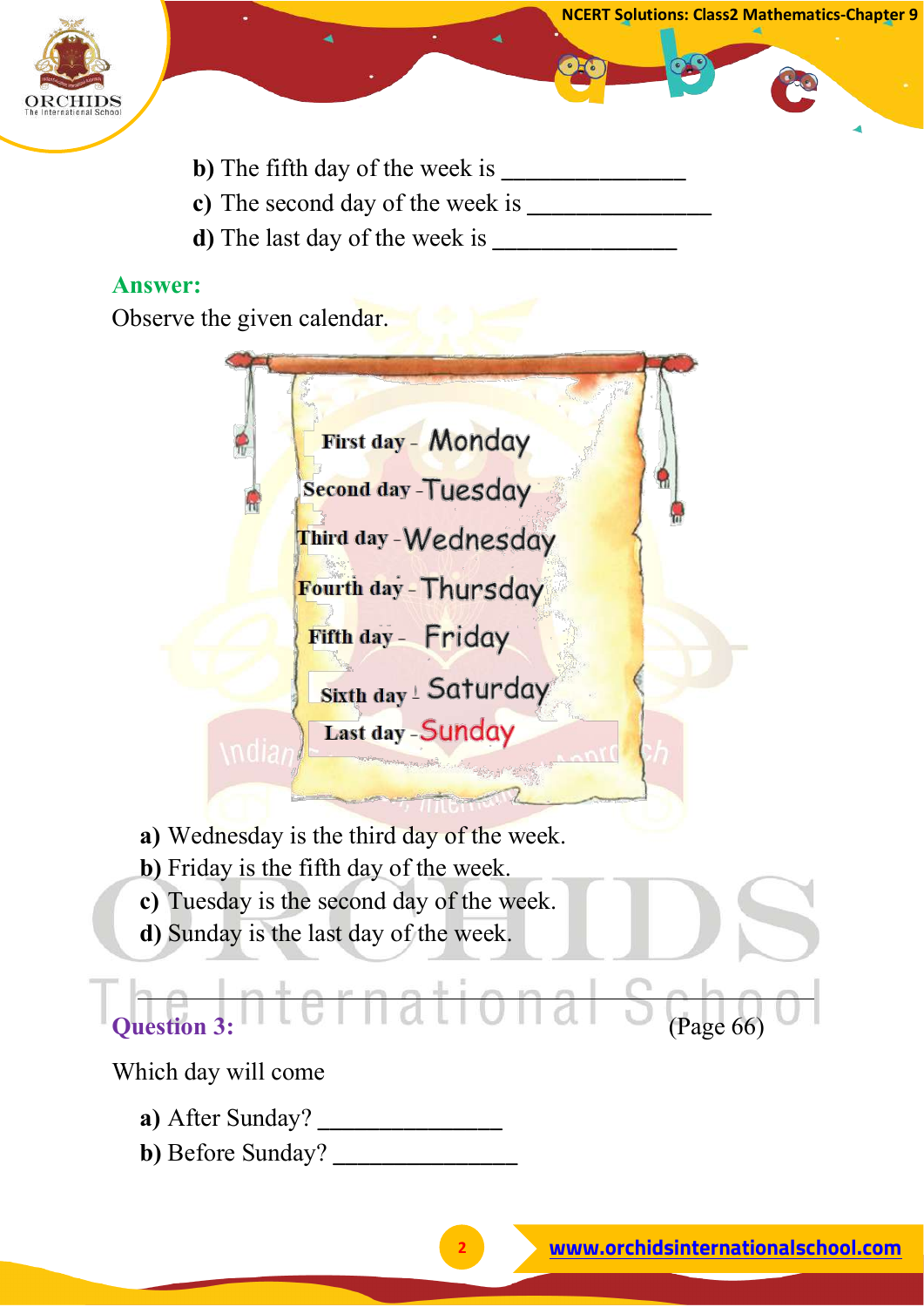

- **c**) After Wednesday?
- **d**) Before Wednesday?
- **e**) 2 days after Sunday?
- **f**) 4 days after Wednesday?
- **g**) 7 days after Monday?

Observe the given calendar.

- **a**) Monday will come after Sunday.
- **b**) Saturday will come before Sunday.
- **c)** Thursday will come after Wednesday.
- **d)** Tuesday will come before Wednesday.
- **e)** Count 2 days after Sunday. Sunday, Monday, Tuesday. Therefore, **Tuesday** comes two days after Sunday.
- **f)** Count 4 days after Wednesday. Wednesday, Thursday, Friday, Saturday, Sunday. Therefore, **Sunday** comes 4 days after Wednesday.
- **g)** Count 7 days after Monday. Monday, Tuesday, Wednesday, Thursday, Friday, Saturday, Sunday, Monday.

Therefore, **Monday** comes 7 days after Monday.

# **Question 4:**  $\bigcap$   $t \in \Gamma$   $\bigcap$   $a$   $t \mid 0 \cap a$   $\big|$   $S$  (Page 67)

- **a)** Which day do you like most? Why?
- **b**) What is the day today?
- **c)** Which day was it yesterday? \_\_\_\_\_\_\_\_\_
- **d**) Which day will it be tomorrow?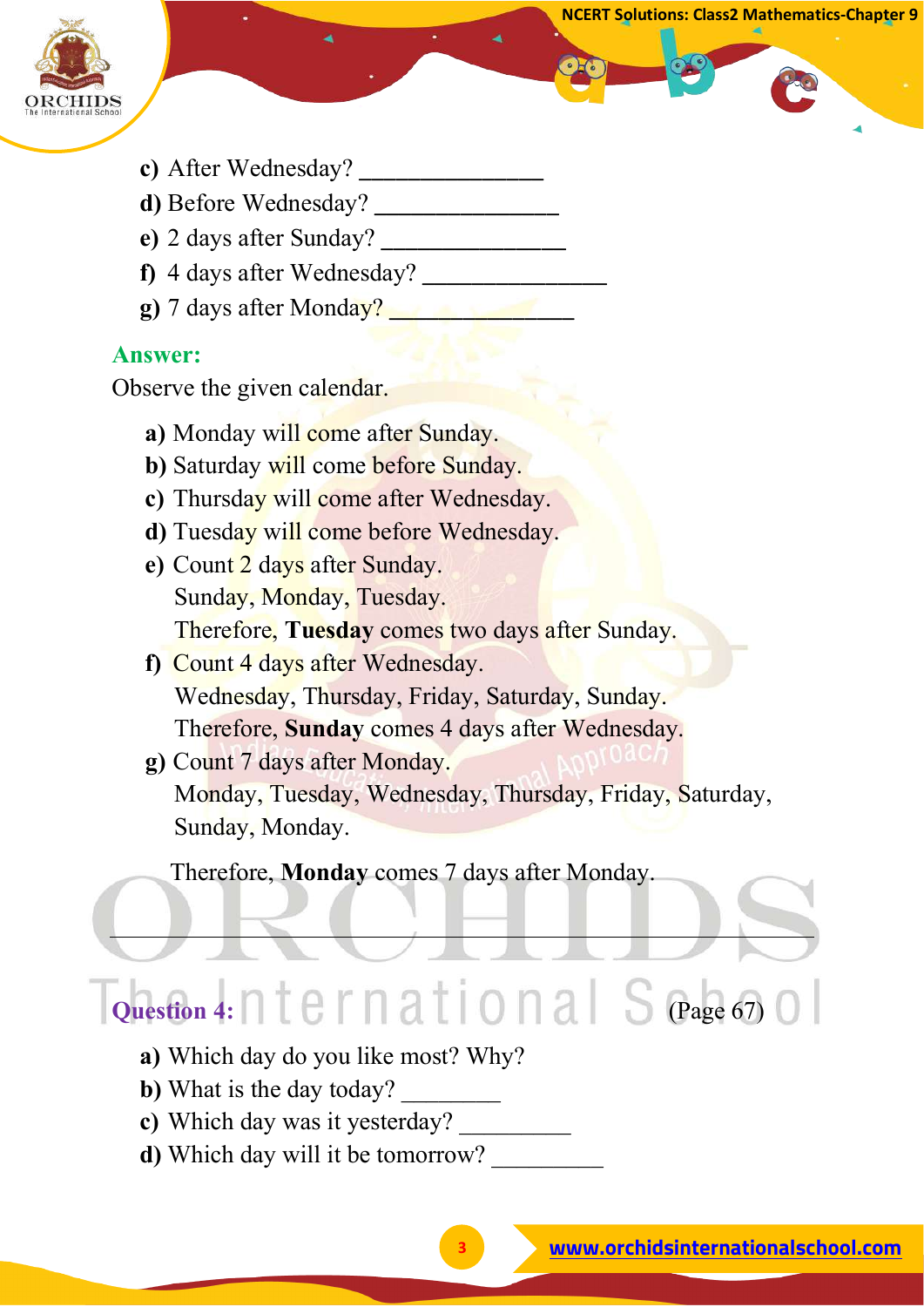

- **NCERT Solutions: Class2 Mathematics-Chapter 9**
- **e)** Which day will it be the day after tomorrow? \_\_\_\_\_\_
- **f**) Which day was it the day before yesterday?

- **a)** Answer it by yourself. Write the name of the day which you like the most. Sunday is the most liked day among children, because it is a holiday, schools are closed, and children enjoy playing and spending time with their family on Sunday
- **b**) Do it by yourself. Answers may vary based on the date of answering.
- **c)** Do it by yourself. Look at the calendar and write the name of the previous day.
- **d)** Do it by y2ourself. Look at a calendar and write the name of the day that will come tomorrow.
- **e)** Do it by yourself. Look at a calendar and write the name of the day that will come 2 days after today.
- **f)** Do it by yourself. Look at a calendar and write the name of the day that was two days before today.

## Teacher-Teacher

#### **Question 5: Constant Constant Constant Constant Constant Constant Constant Constant Constant Constant Constant Constant Constant Constant Constant Constant Constant Constant Constant Constant Constant Constant Constant**

Some children of Class II–A love to play "Teacher-Teacher". They have decided to take turns in playing the teacher's role.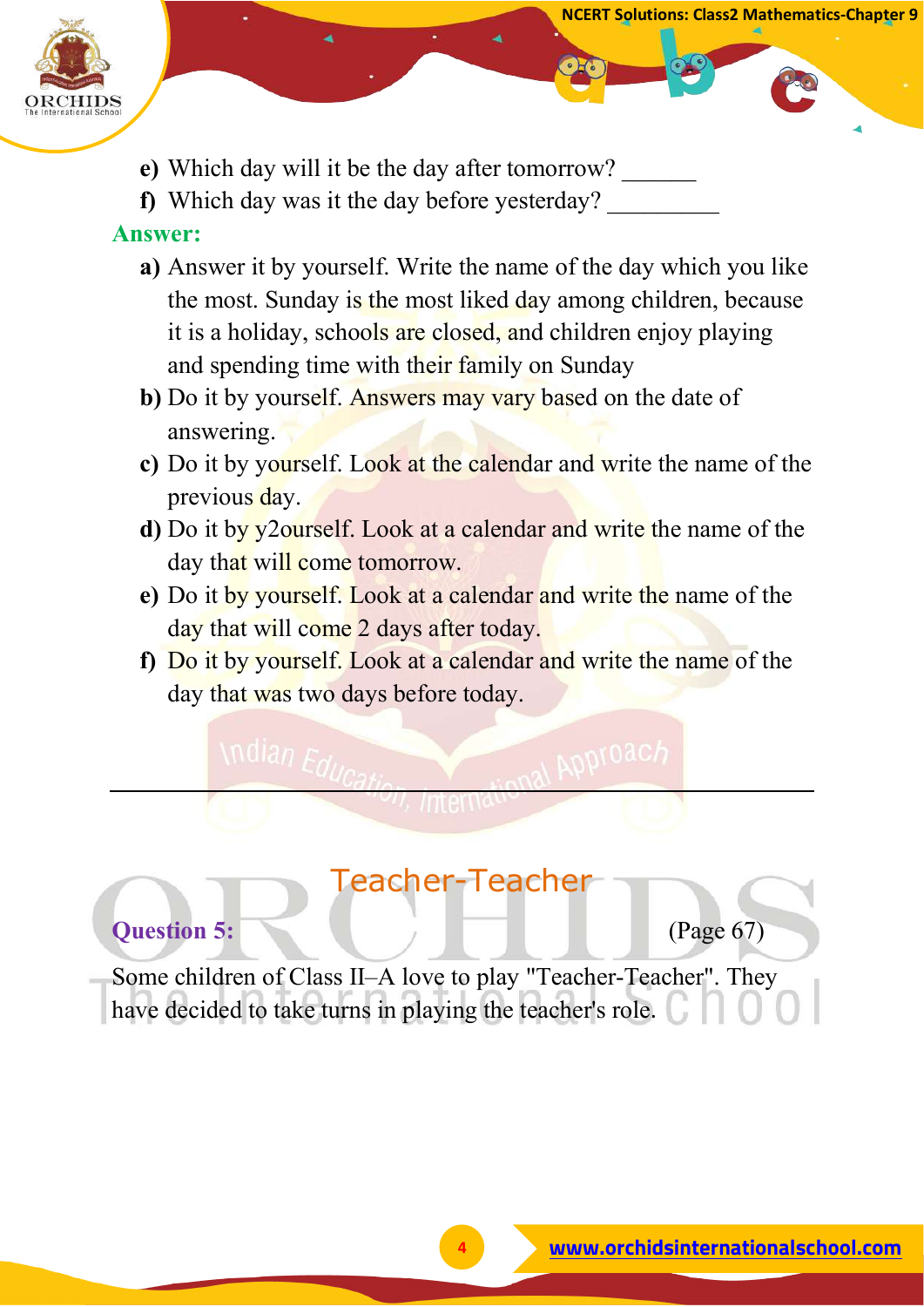

| Day       | Who will play<br>teacher's role |
|-----------|---------------------------------|
| Monday    | Vaibhay                         |
| Tuesday   | Alpana                          |
| Wednesday | Gauray                          |
| Thursday  | Gurpreet                        |
| Friday    | Deepak                          |
| Saturday  | Rehnuma                         |

Now fill in the blanks –

- **a**) will be the teacher the day after Friday.
- **b**) will play the teacher's role on the day before

Tuesday.

 $\overline{\phantom{a}}$  . The set of  $\overline{\phantom{a}}$ 

 $\frown$ 

- **c)** Gaurav will play the teacher's role on the day after
- **d)** Deepak will play the teacher's role on the day before

#### **Answer:**

- **a)** The day after Friday is Saturday. From the given table, Saturday is Rehnuma's turn to play the role of teacher.
- **b)** The day before Tuesday is Monday. From the given table, Monday is Vaibhav's turn to play the role of teacher.
- **c)** From the table, Gaurav plays the role of the teacher on Wednesday. Since Wednesday is the day after Tuesday, Gaurav will play the teacher's role on the day after Tuesday.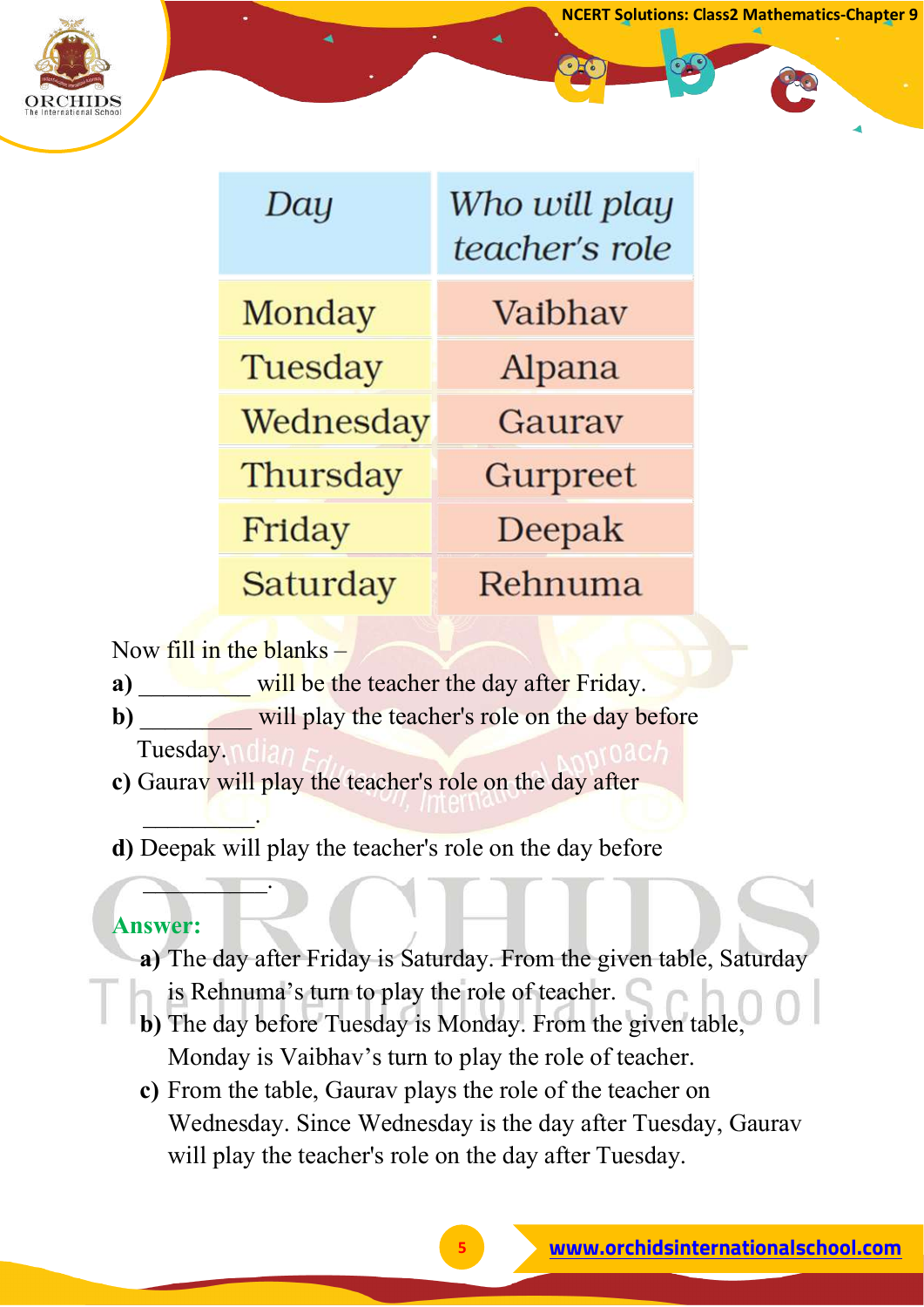

**d)** From the table, Friday it is Deepak's turn to play the role of teacher. Since Friday is the day before Saturday, Deepak will play the teacher's role on the day before Saturday.

## Games Every Day?

#### **Question 6:** (Page 69)

**NCERT Solutions: Class2 Mathematics-Chapter 9**

#### Time Table of II-A

| Period<br>Day               |       | $\overline{2}$ | 3                   | $\overline{4}$ | 5            | 6              |
|-----------------------------|-------|----------------|---------------------|----------------|--------------|----------------|
| Monday                      | Hindi | Maths Games    |                     | English        | E.V.S        | Music          |
| Tuesday                     |       |                | Hindi Maths Drawing | English        |              | E.V.S. Library |
| Wednesday Hindi Maths Games |       |                |                     | English        |              | E.V.S. Library |
| Thursday                    | Hindi |                | Maths Drawing       | English        | E.V.S. Music |                |
| Friday                      | Hindi |                | Maths   Games       | English        | E.V.S.       | <b>Music</b>   |
| Saturday                    | Hindi |                | Maths Drawing       | English        |              | E.V.S. Library |

Look at the time table of Class II-A and fill in the table:The International School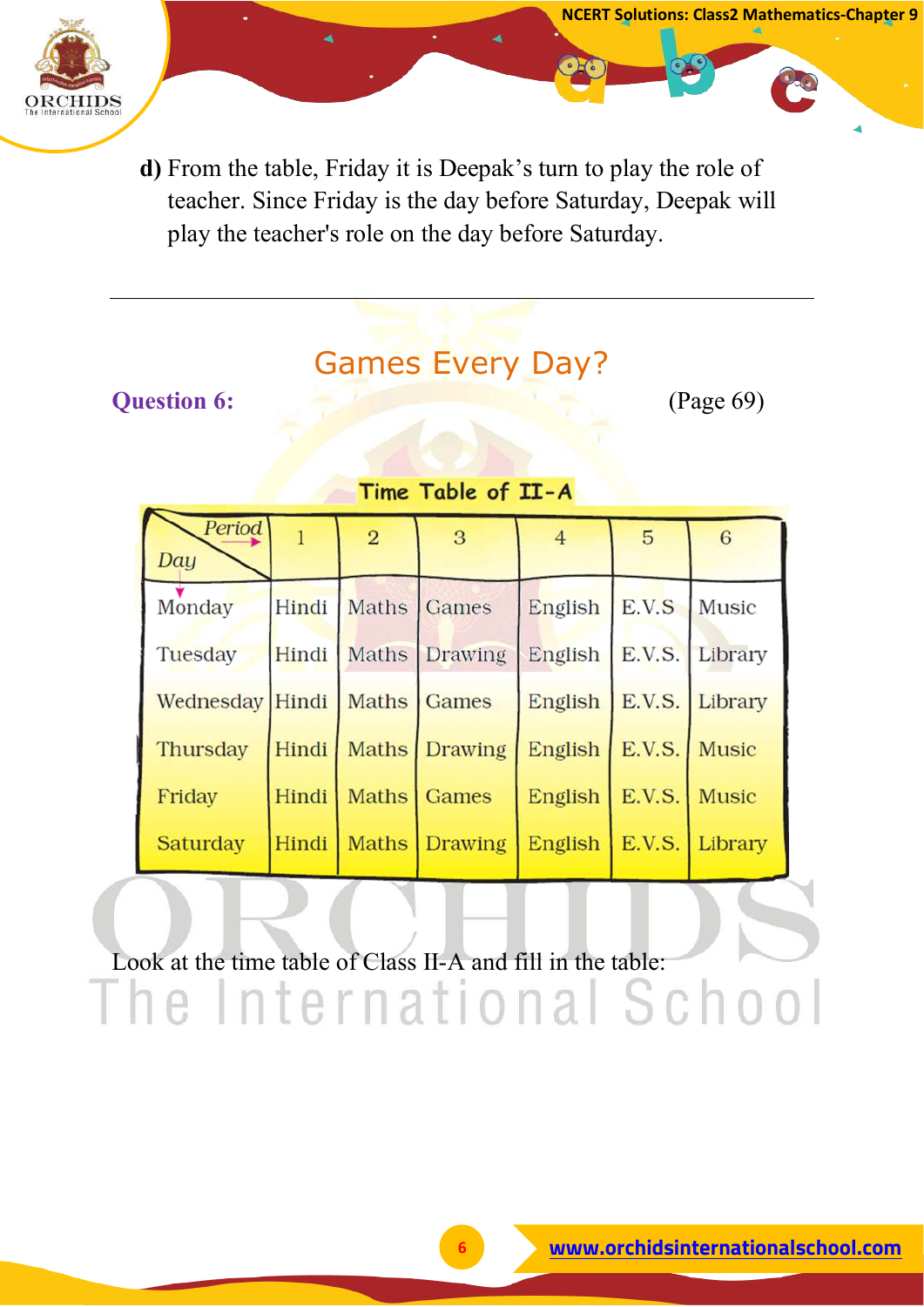

| Period         | On which days? |
|----------------|----------------|
| <b>Drawing</b> |                |
| <b>Music</b>   |                |
| Games          |                |
| Library        |                |

From the given time table. The correct answer is:

| Period       | On which days?               |
|--------------|------------------------------|
| Drawing      | Tuesday, Thursday, Saturday  |
| <b>Music</b> | Monday, Thursday, Friday     |
| Games        | Monday, Wednesday, Friday    |
| Library      | Tuesday, Wednesday, Saturday |
|              | e International Scho         |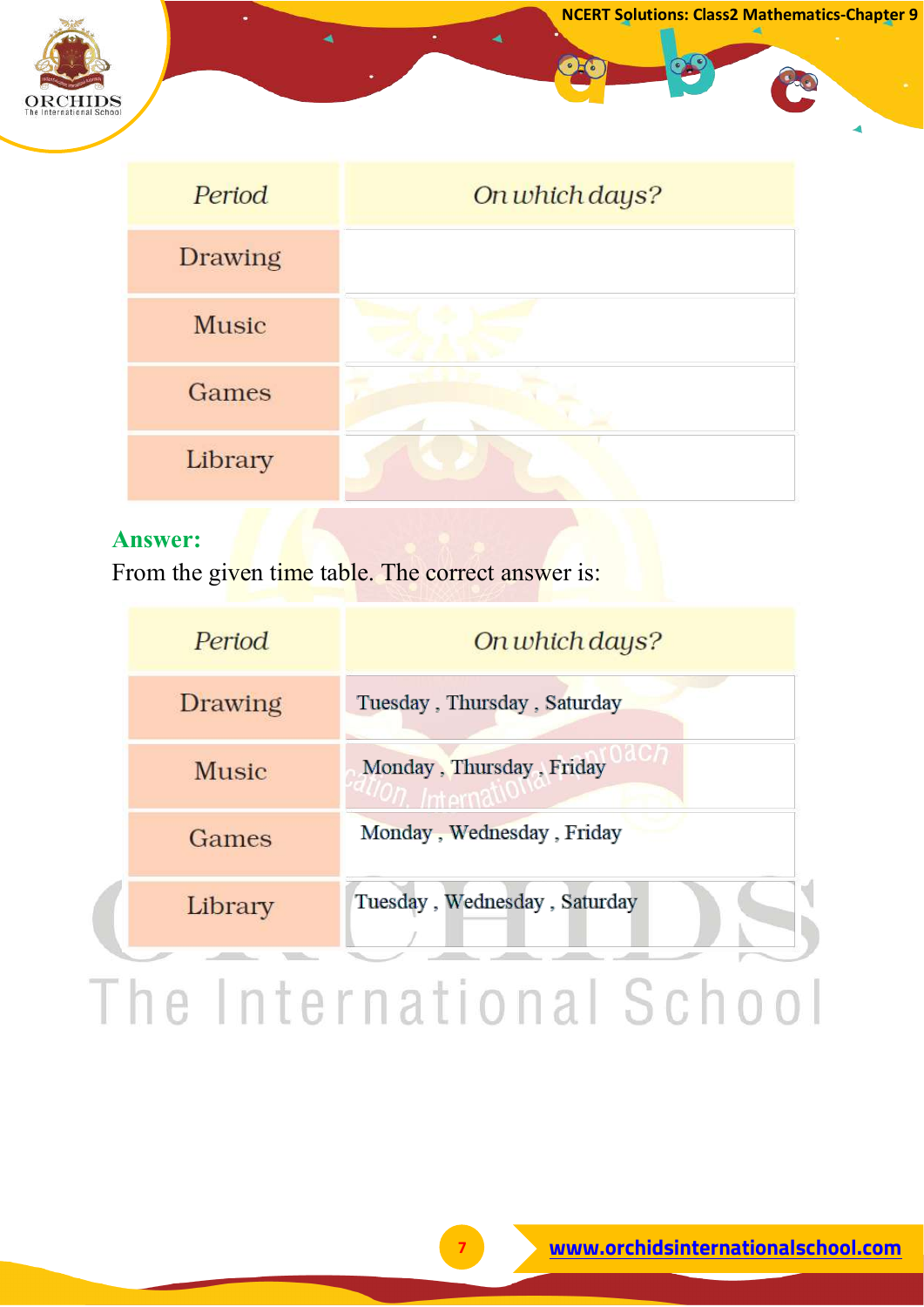

## In Your Class

#### **Question 7:** (Page 69)

a) On which days do you have a games period?

\_\_\_\_\_\_\_\_\_\_\_\_\_\_\_\_\_\_\_\_\_\_\_\_\_\_\_\_\_\_\_

b) How many children would like to have a games period every day?

c) What games do you play in your games period?

d) On which days do you have a drawing period?

e) Do you have a music period? If yes, on which days?

 $\mathcal{L}=\mathcal{L}=\mathcal{L}$ 

 $\mathcal{L}$ 

f) Which day of the week do you like best at school?

#### **Answer:**

Do it by yourself. Answers will vary as different routines are followed by different schools. Following is a sample answer based on the given time table of II-A.

# The International School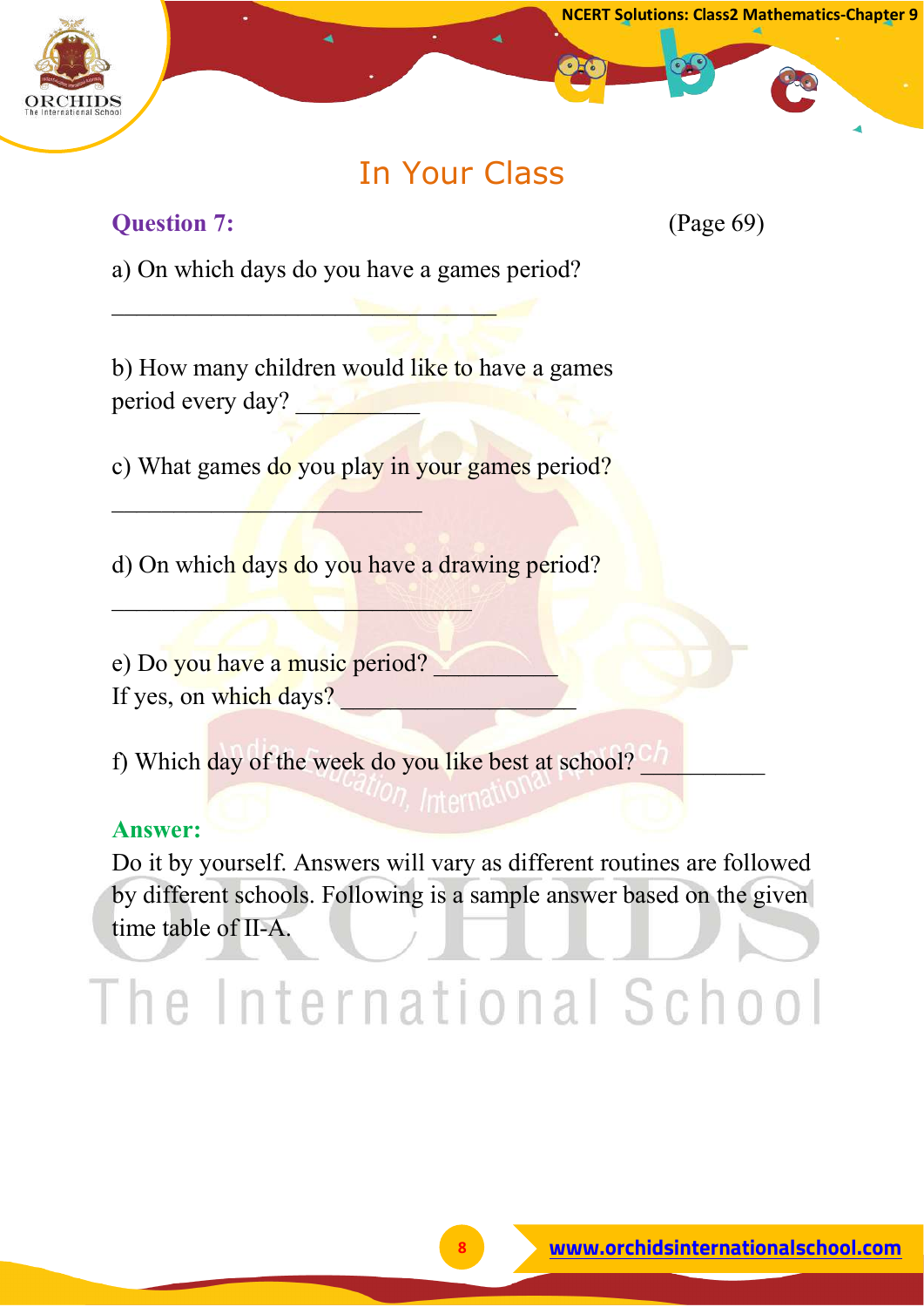

#### Time Table of II-A

| Period<br>Day                                  | $\overline{2}$     | $\overline{3}$                         | 4          | 5 | 6                     |
|------------------------------------------------|--------------------|----------------------------------------|------------|---|-----------------------|
| Monday                                         |                    | Hindi Math English Music               |            |   | <b>EVS</b> Drawing    |
| Tuesday                                        |                    | Math English Music Library Games Hindi |            |   |                       |
| Wednesday English Hindi Games Library Math EVS |                    |                                        |            |   |                       |
| Thursday                                       | EVS Math Hindi     |                                        |            |   | English Games Drawing |
| Friday                                         | Hindi English Math |                                        | <b>EVS</b> |   | Games Library         |
| Saturday Math Hindi English Library EVS        |                    |                                        |            |   | Drawing               |

- **a)** Games periods are on Tuesday, Wednesday, Thursday, and Friday.
- **b**) Most of the children enjoy the Games Period.
- **c)** In the Games period, everyone likes to play football.
- **d)** On Monday, Thursday, and Saturday they have a Drawing period.
- **e)** There are Music periods on Monday and Tuesday.
- **f)** Thursday is the best day of school as on Thursday there are both Games and Drawing periods.

#### Favourite Month



**c)** Draw what you like to do in your favourite month.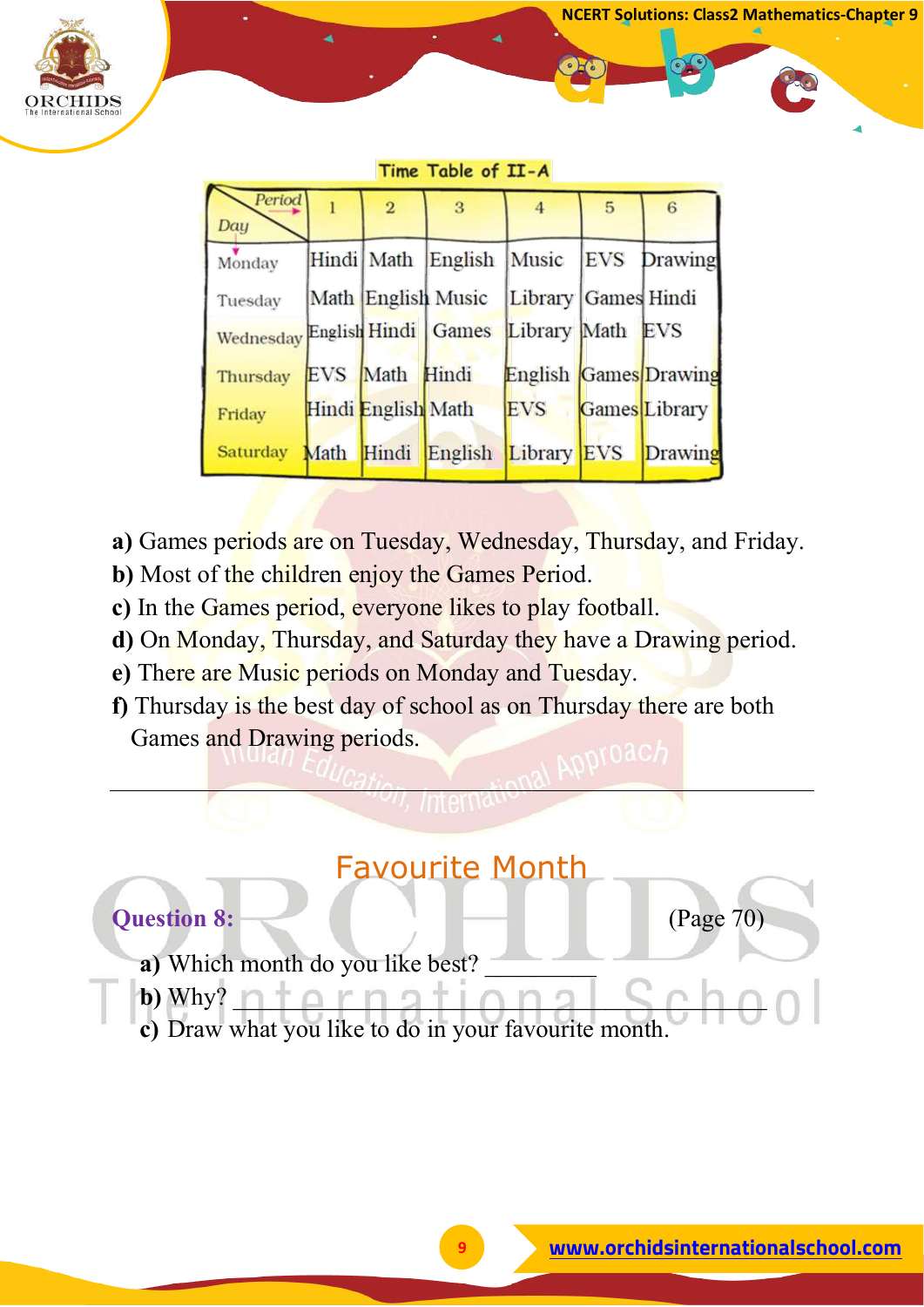

Do it by yourself. Answers may vary. A sample answer is:

- **a)** I like the month of December most.
- **b)** In the month of December, one can enjoy picnics and outings very well in Kolkata. Cakes, *Moya's*, Oranges, and the sweetness of the *Nolen gur*, etc. are the speciality of December.
- **c)** A drawing of a picnic with family is shown below.



# **Question 9:** (Page 71) Fill in the table.The International School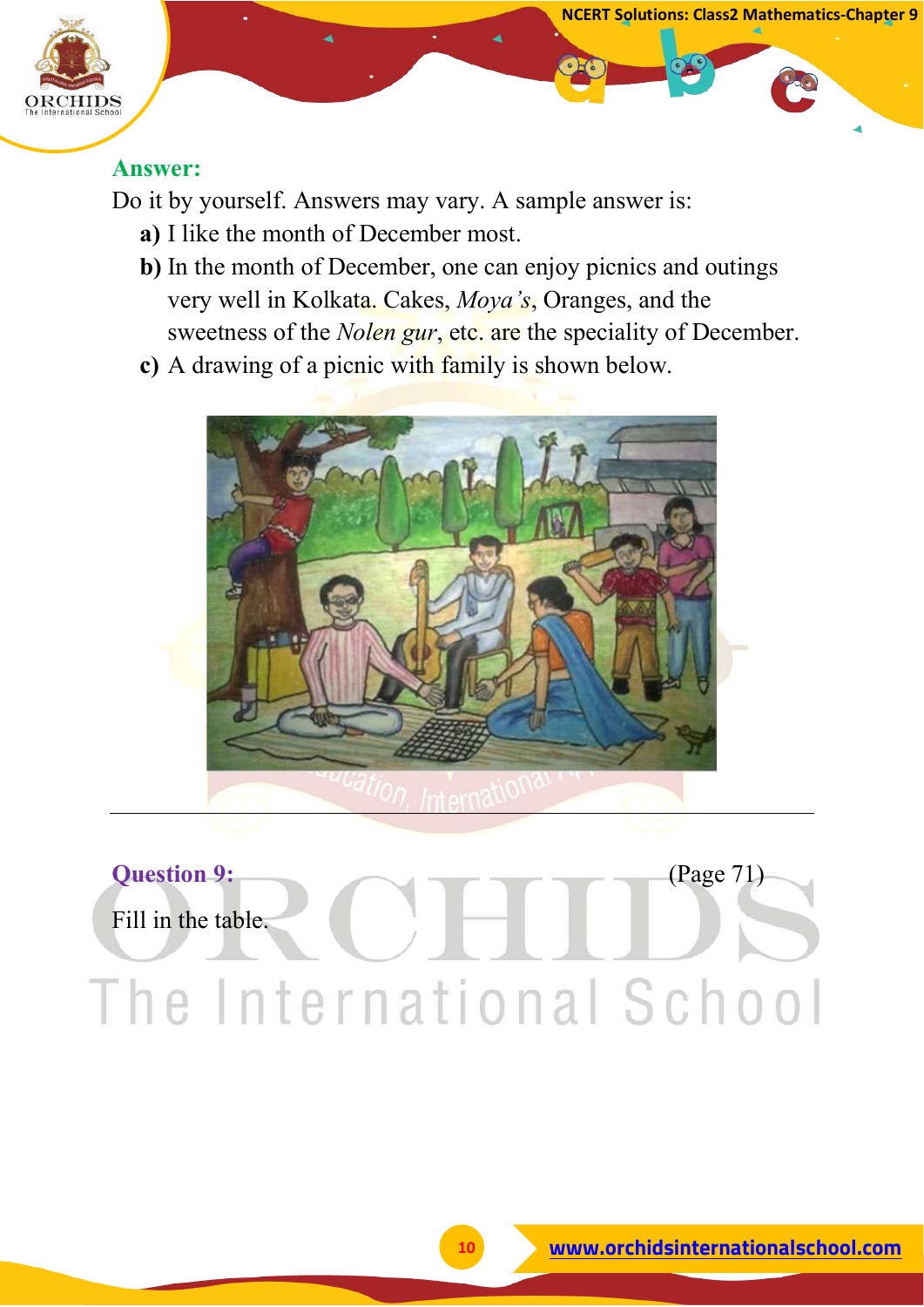

which

| What I like best | Months in wi<br>it comes |
|------------------|--------------------------|
| Fruit            |                          |
| Vegetable        |                          |
| Flower           |                          |
|                  |                          |

#### **Answer:**

Do it by yourself. A sample answer is:

| Months in which<br><i>it comes</i> |
|------------------------------------|
| December                           |
| December                           |
| February                           |
|                                    |

### **Question 10:** (Page 67)

Write the names of five festivals that you or your friends celebrate. Also, write the months in which these festivals come.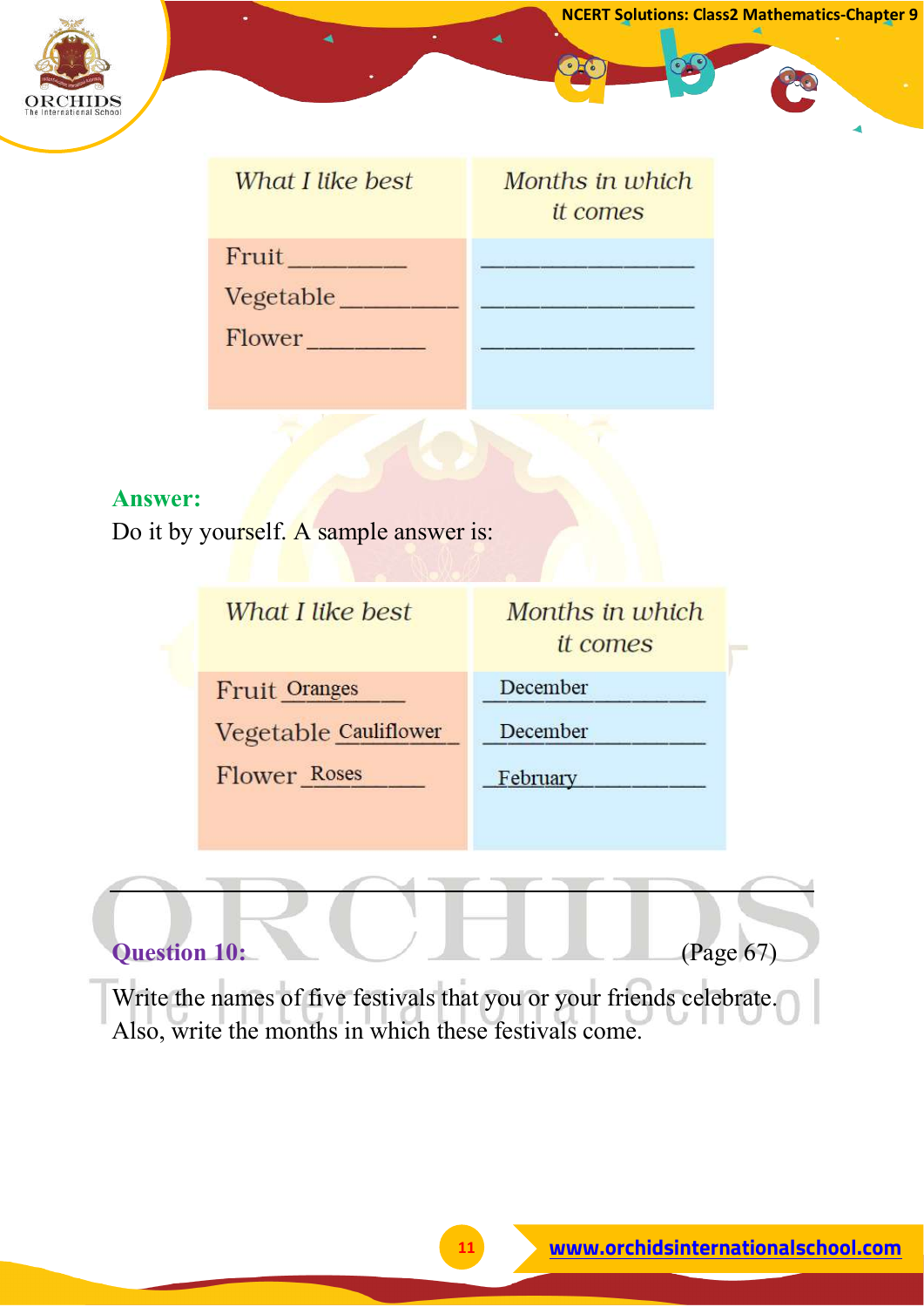

| Name of the<br>festival | Month in which<br><i>it comes</i> |
|-------------------------|-----------------------------------|
|                         |                                   |
|                         |                                   |
|                         |                                   |

Do it by yourself by discussing with your friends. Answers may vary. A sample answer is:

|                     | Name of the<br>festival | Month in which<br>it comes | <b>The Contract</b> |
|---------------------|-------------------------|----------------------------|---------------------|
|                     | Holi                    | March                      |                     |
|                     | Janmashtami             | August                     |                     |
|                     | Navratri                | October                    |                     |
|                     | Diwali                  | November                   |                     |
|                     | Christmas               | December                   |                     |
|                     |                         |                            |                     |
|                     |                         | nternational Sc            |                     |
| <b>Question 11:</b> |                         |                            | (Page 71)           |

Draw a scene of any of the festivals.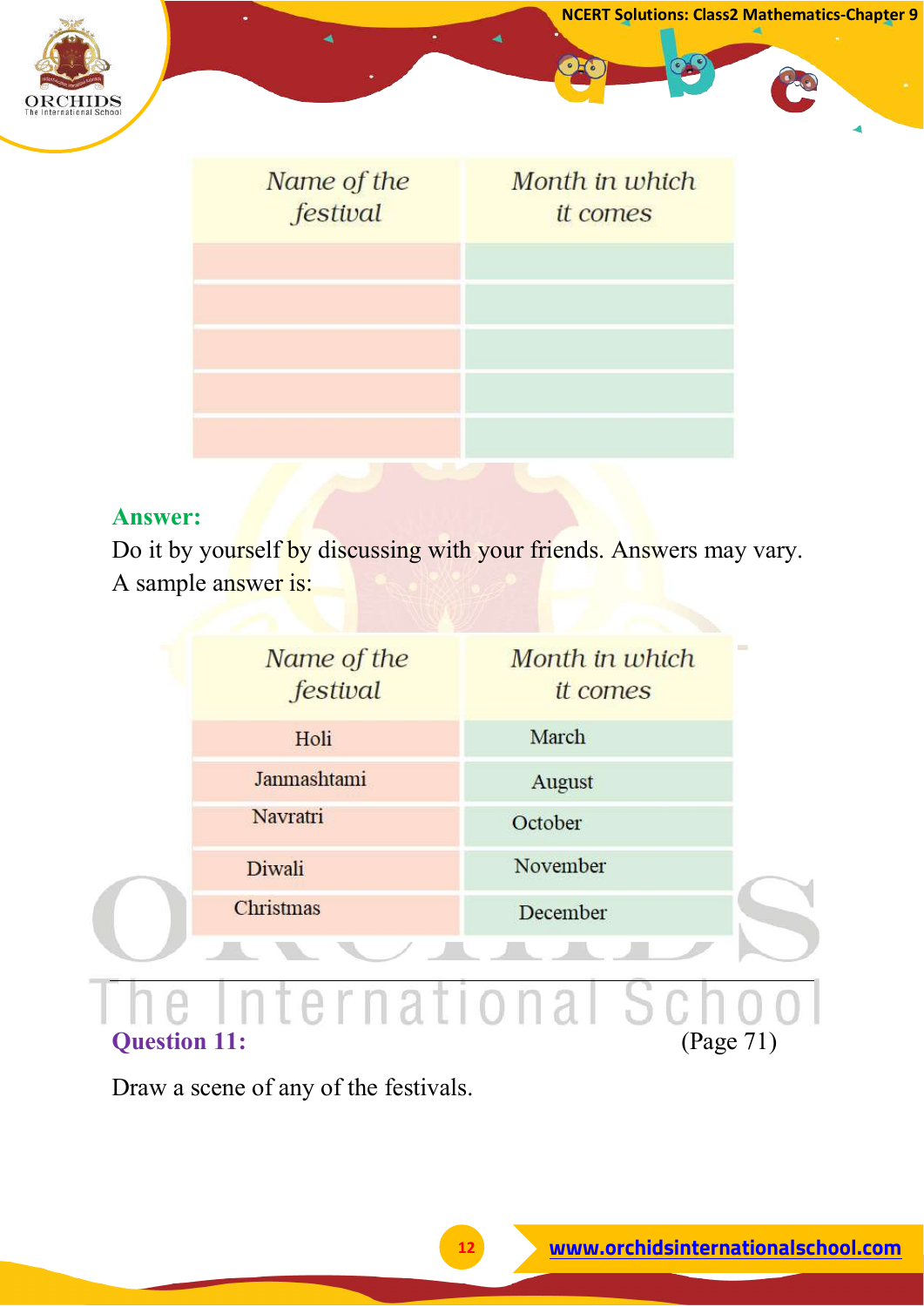**NCERT Solutions: Class2 Mathematics-Chapter 9**



#### **Answer:**

Do it by yourself. A drawing of Diwali celebration is shown below.

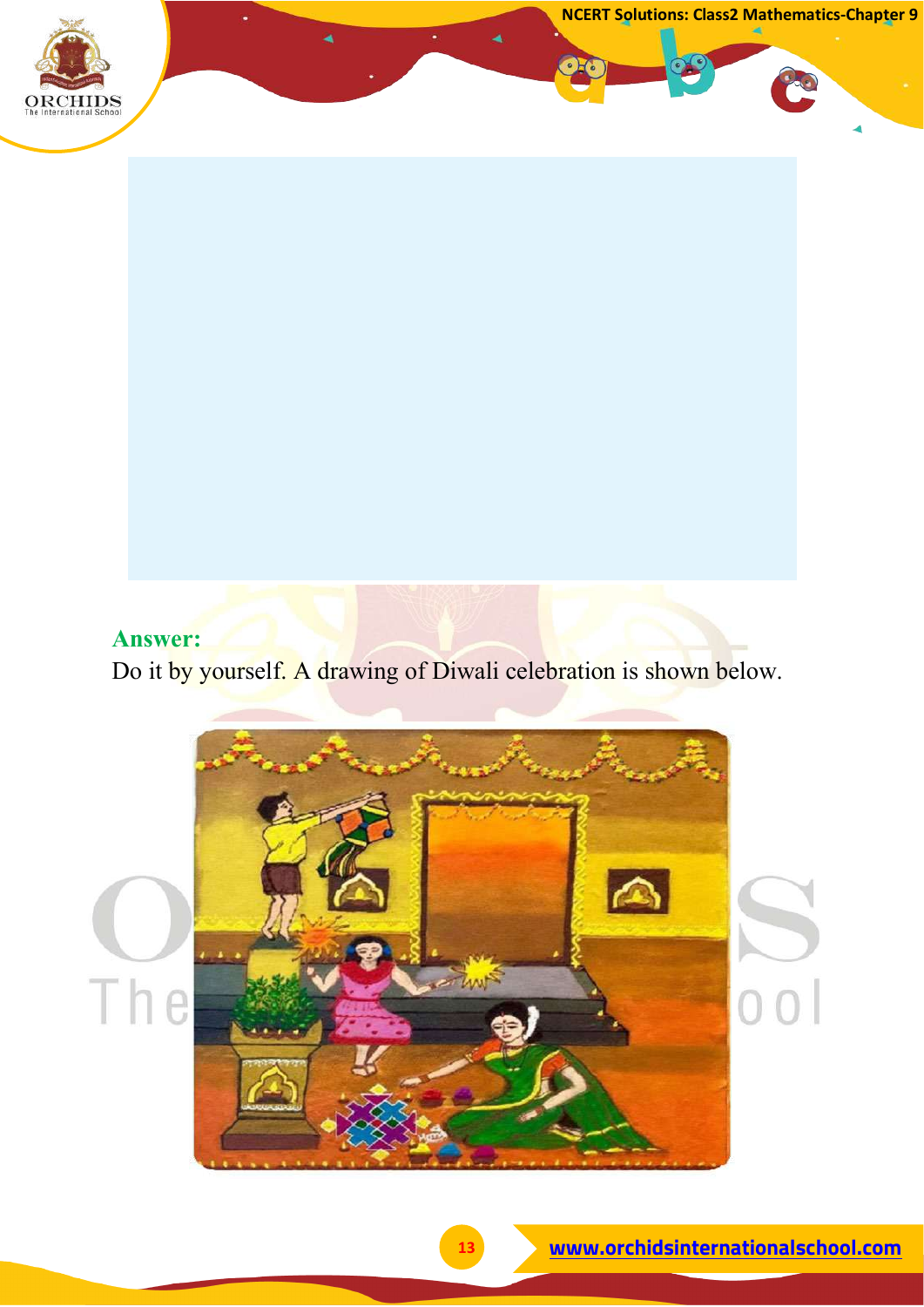

Names of some of the months are missing in the list given below. Fill in names of those months.

January, February, \_\_\_\_\_\_\_\_\_\_\_\_, April, \_\_\_\_\_\_\_\_\_\_, June, August, September, October, August, December.

#### **Answer:**

The correct answer is:

January, February, **March**, April, **May**, June, **July**, August, September, October, **November**, December.

#### **Question 13: (Page 72)**

Look at the calendar to find out

- **a**) Which is the first month of the year?
- **b**) Which month comes after March?
- **c**) Which month comes before August?
- **d**) Which is the last month of the year?

#### **Answer:**

Observe the calendar. The correct answer is.

- **a)** January is the first month of the year.
- **b)** April comes after March.
- **c)** July comes before August.
- al School **d)** December is the last month of the year.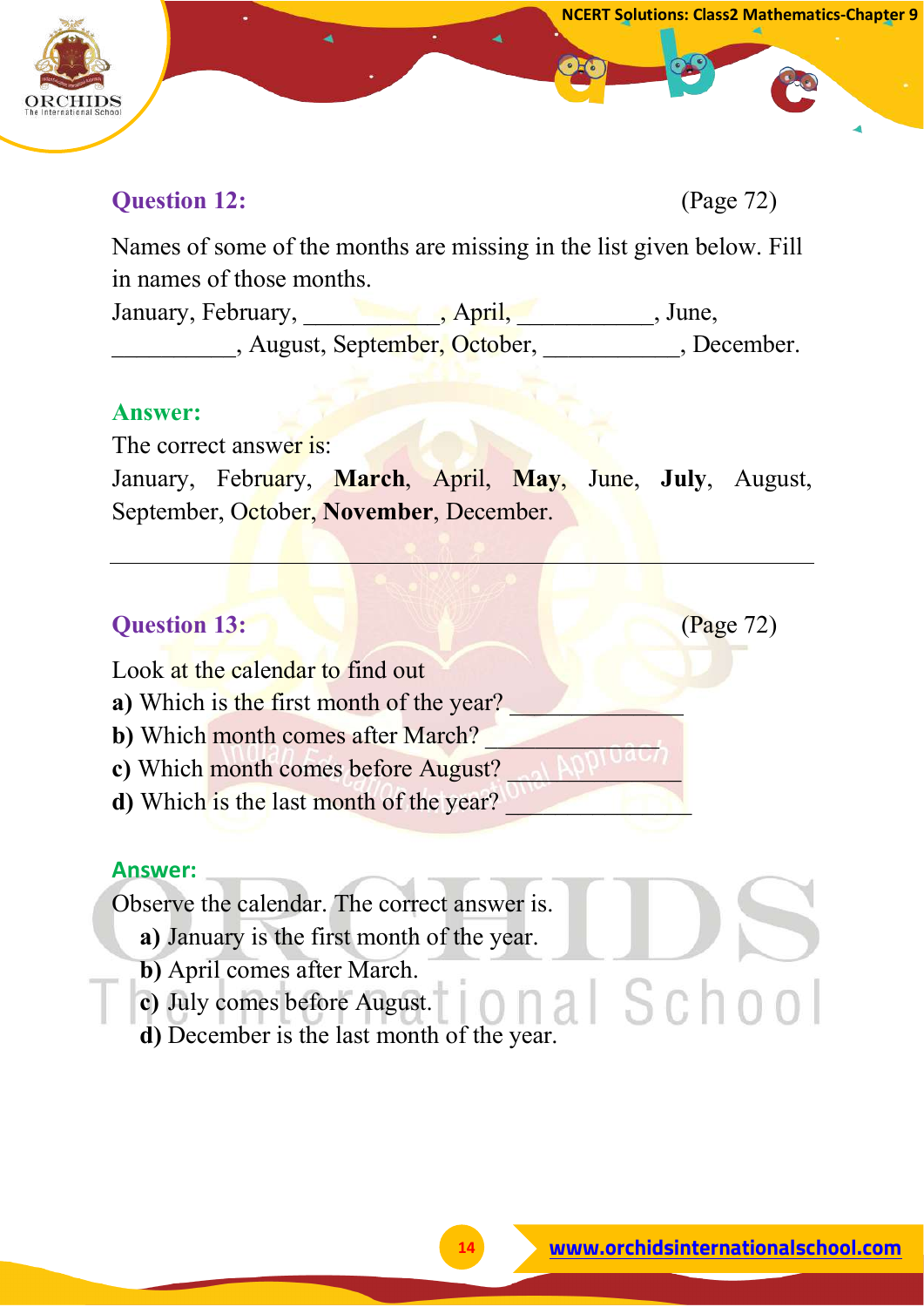

## February is Different

#### **Question 14:** (Page 73)

Look at a calendar to find out:

 $\sim$ 

- **a**) Which months have 30 days?
- **b**) How many months have 31 days?
- c) How many days are there in February?
- **d)** How many days together are there in May and June?
- **e**) How many Sundays are there in July?
- **f)** What is the day on your birthday?

#### **Answer:**

**a)** Look at a calendar. There are 4 months in a year that have 30 days. These are:

April, June, September, and November.

- **b)** Seven months have 31 days. These are: January, March, May, July, August, October, and December.
- **c)** There are 28 days in February 2021.
- **d)** In May there are 31 days and in June there are 30 days.  $30 + 31 = 61$

Therefore, in May and June there are 61 days in total.

- **e)** There are a total of 4 Sundays in July 2021.
- **f)** Do it by yourself.

 $\overline{\phantom{a}}$ 

# Find Out

#### **Question 15:** (Page 73)

**a)** How many days do you get for your summer holidays?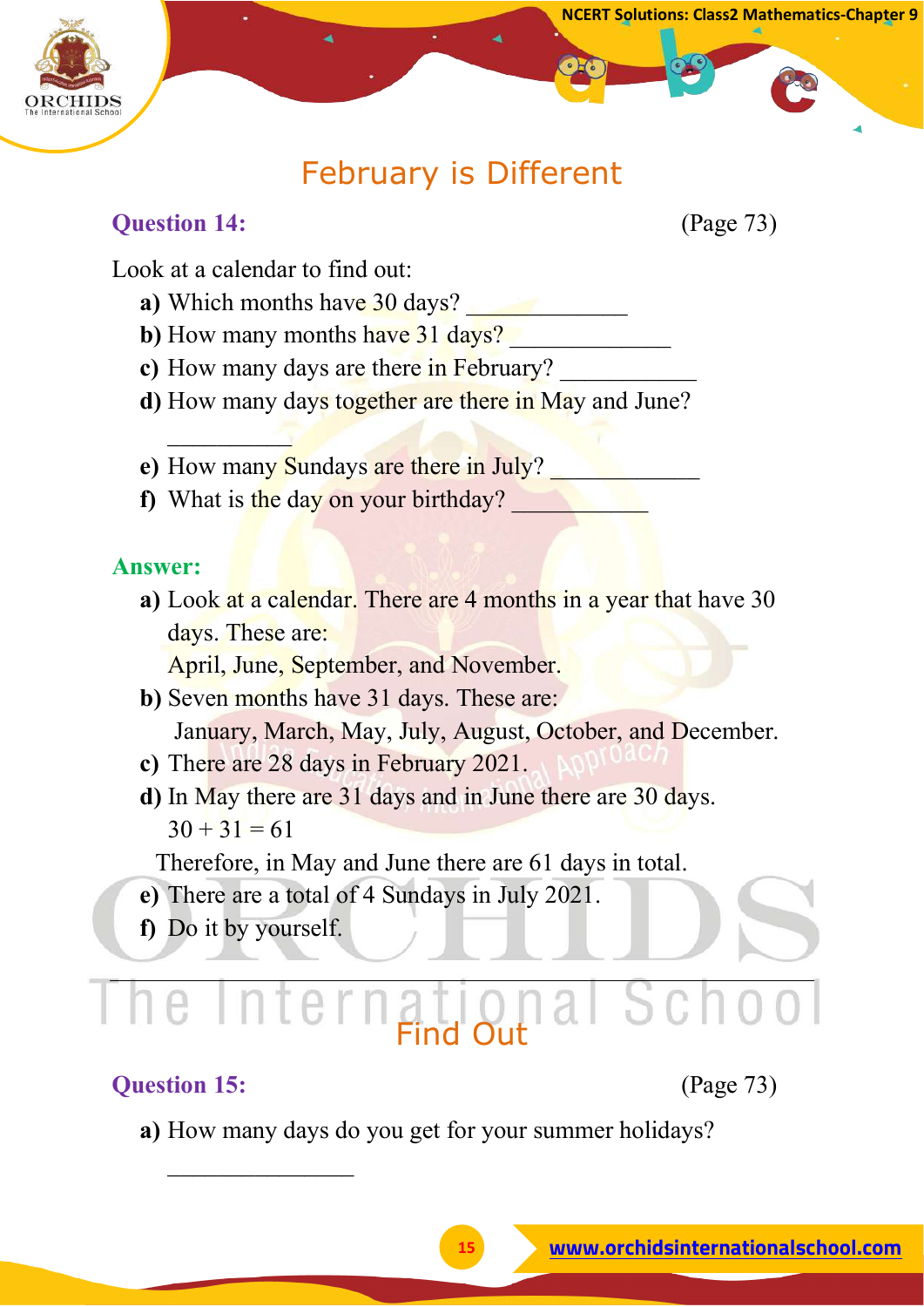

**b**) How many winter holidays do you have?

#### **Answer:**

Do it by yourself. Answers may vary. A sample answer is:

- **a)** There are 30 days of summer holidays.
- **b**) There are 5 days of winter holidays.

# Blow Hot, Blow Cold

#### **Question 16: (Page 75)**

**NCERT Solutions: Class2 Mathematics-Chapter 9**

- **1)** Have you ever felt
	- **a**) Your teeth chattering due to the cold? Yes/No
	- **b**) Your feet feel hot when walking barefoot? Yes/No
	- **c)** Name one month when you can easily walk barefoot.

#### **2)**

- **a)** Have you seen it raining for many days? Yes/No
- **b)** In which month does it rain the most in your area?

#### **3)**

- **a)** Which are the hottest months in your area?
- **b)** Which are the coldest months in your area?

#### **4)**

 Which fruits and vegetables are seen a lot in the market in these months? Write or draw: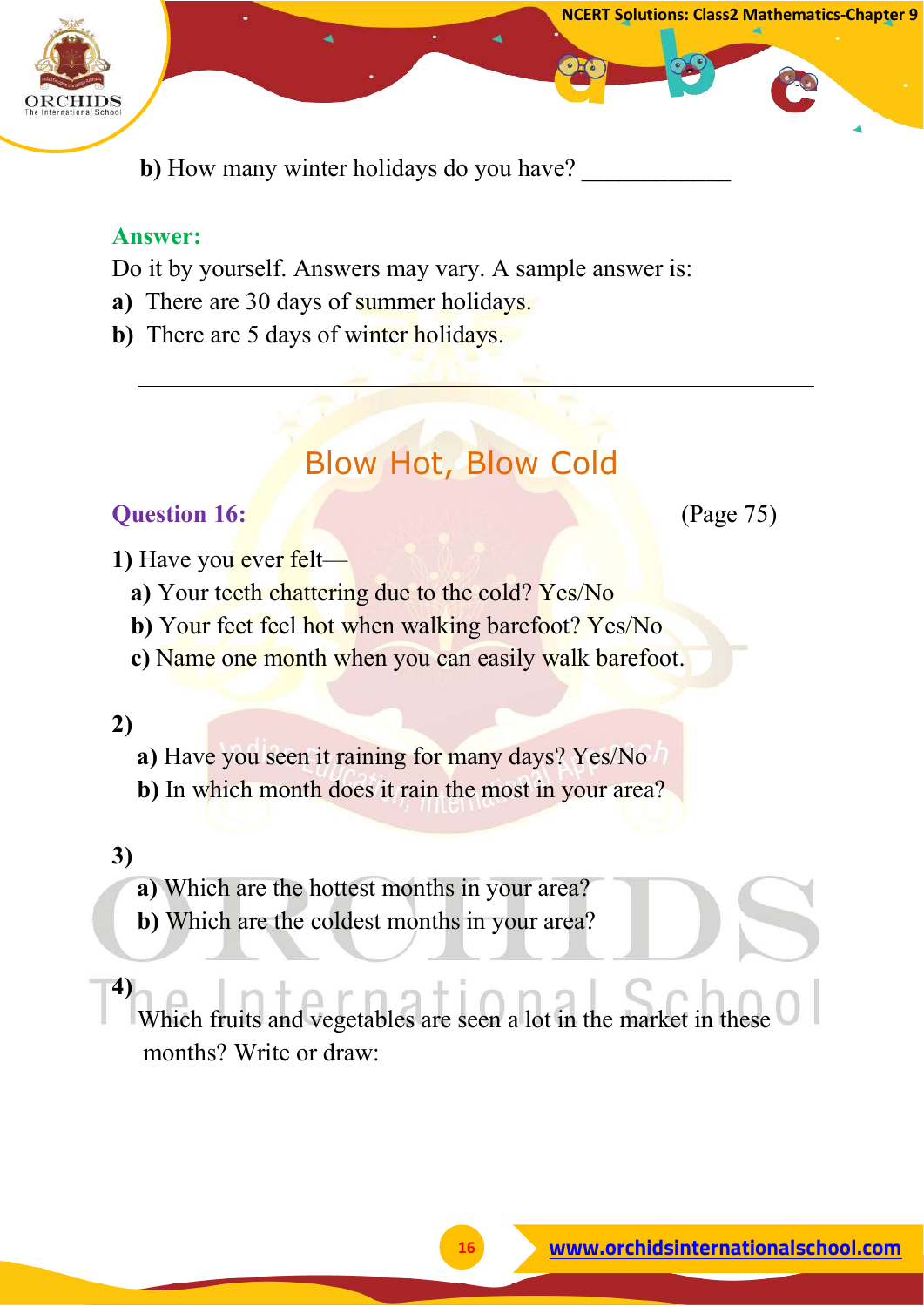

| May-June      |            | December-January |            |  |
|---------------|------------|------------------|------------|--|
| <b>Fruits</b> | Vegetables | <b>Fruits</b>    | Vegetables |  |
|               |            |                  |            |  |
|               |            |                  |            |  |
|               |            |                  |            |  |
|               |            |                  |            |  |
|               |            |                  |            |  |

Do it by yourself. Answers will be different for different regions. Following is a sample answer for North India.

1)

a) Yes, in winter our teeth chatter due to cold.

b) Yes, in summer it feels hot when we walk barefoot.

c) In March and October roads are neither too hot nor too cold. So in these months one can walk barefoot. But walking barefoot is not suggested in any month.

#### 2)

a) In July and August anyone can see rain for many days.

b) In July, it rains the most in our area.

#### 3)

a) May and June are the hottest months in our area.

b) December and January are the coldest months in our area.

#### 4)

Following are the lists of vegetables and fruits with their months.

**NCERT Solutions: Class2 Mathematics-Chapter 9**